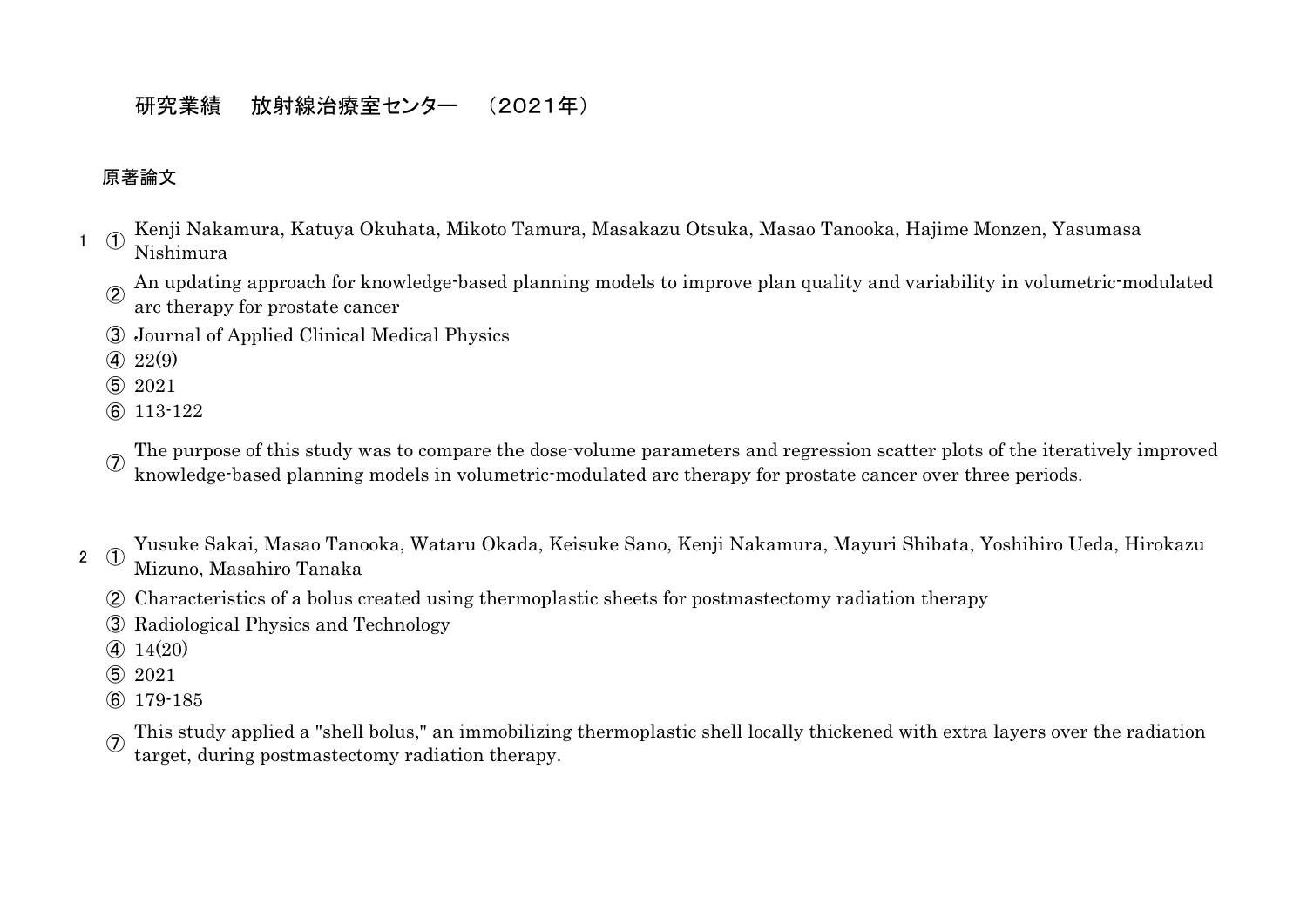3 ① Wataru Okada, Hiroshi Doi, Masao Tanooka, Keisuke Sano, Kenji Nakamura, Yusuke Sakai, Mayuri Shibata, Masahiro Tanaka

- ② A first report of tumour-tracking radiotherapy with helical tomotherapy for lung and liver tumours: A double case report.
- ③ SAGE Open Medical Medical Case Reports
- ④ 9
- ⑤ 2021
- ⑥ 1-5
- $^{\circledR}$ We present two cases of patients treated with tumour tracking with tomotherapy. This study's findings suggest the clinical use of tumour tracking with tomotherapy.

4 ① MASAYUKI FUJIWARA, HIROSHI DOI, MASATAKA IGETA, HITOMI SUZUKI, KAZUHIRO KITAJIMA, MASAO TANOOKA, TOSHIHISA ISHIDA, TSUKASA WAKAYAMA, TAKASHI YOKOI, KOZO KURIBAYASHI, TAKASHI KIJIMA, MASAKI HASHIMOTO, NOBUYUKI KONDO, SEIJI MATSUMOTO, SEIKI HASEGAWA, NORIHIKO KAMIKONYA and KOICHIRO YAMAKADO

- ② Radiation Pneumonitis After Volumetric Modulated Arc Therapy for Non-small Cell Lung Cancer
- ③ Anticancer Research
- ④ 41.11
- ⑤ 2021
- ⑥ 5793-5802
- $\sigma$ To evaluate the incidence and grade of radiation pneumonitis after volumetric modulated arc therapy (VMAT) performed for the treatment of non-small cell cancer (NSCLC).
- 5 ① KAZUO TARUTANI, HARUYUKI TAKAKI, MASATAKA IGETA, MASAYUKI FUJIWARA, AYAKO OKAMURA, FUTO HORIO, YUKI TOUDOU, SATOSHI NAKAJIMA, KAZUFUMI KAGAWA, MASAO TANOOKA and KOICHIRO YAMAKADO
	- ② Development and Accuracy Evaluation of Augmented Reality-based Patient Positioning System in Radiotherapy: A Phantom Study
	- ③ In Vivo
	- ④ 35 (4)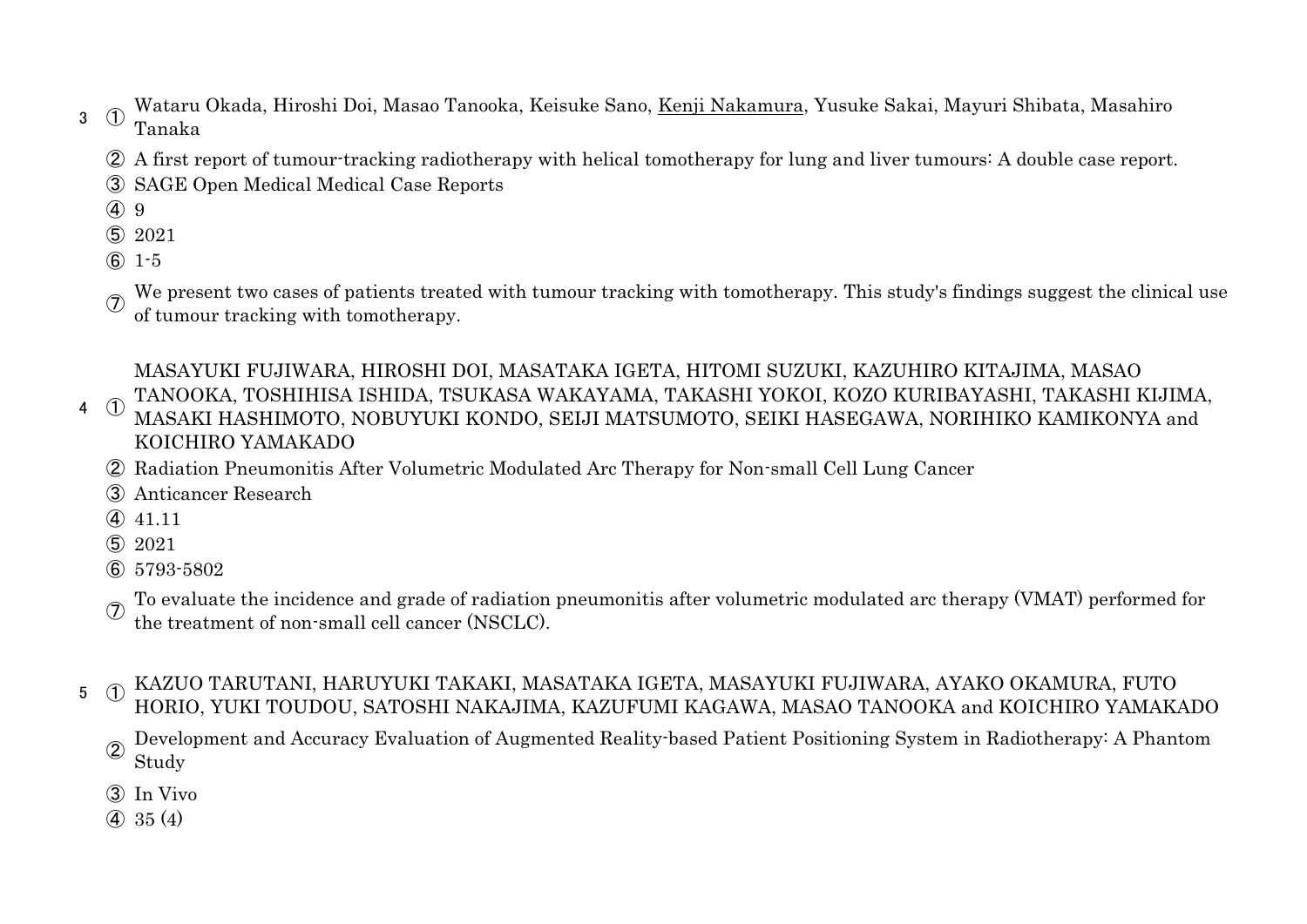2021

2081-2087

To develop and evaluate the accuracy of augmented reality (AR)-based patient positioning systems in radiotherapy

## 学会発表(教育・特別講演、シンポジウムを含む)

- $1 \quad \textcircled{1}$ Keisuke Sano, Shigemi Ogawa, Mayuri Shibata, Wataru Okada, Kenji Nakamura, Yusuke Sakai, Masao Tanooka, Masahiro Tanaka
	- Evaluation of shielding calculation accuracy and optimization simulation of shielding wall using Monte Carlo-based simulations in Tomotherapy

Oral

- The 121st Scientific Meeting of the Japan Society of Medical Physics
- Yokohama
- 2021/4/18

Using the Monte Carlo-based simulation model made it possible to perform calculations closer to the measured values.

- In addition, the model optimized the shielding wall by performing calculations based on actual irradiation information.
- ① 佐野 圭佑
	- Synchronyの使用経験 -QAを中心に-
	- 講演
	- 第10回TomoTherapyセミナー2021
	- Web配信形式
	- 2021/7/31
	- 当院リニアック、Radixactに搭載された動体追尾照射機能のSynchronyについて、使用経験をQAに関する事柄を中心に講演した。
- ① 佐野 圭佑
	- 皮膚マーキング、他の施設はどうしてるの?
	- 口演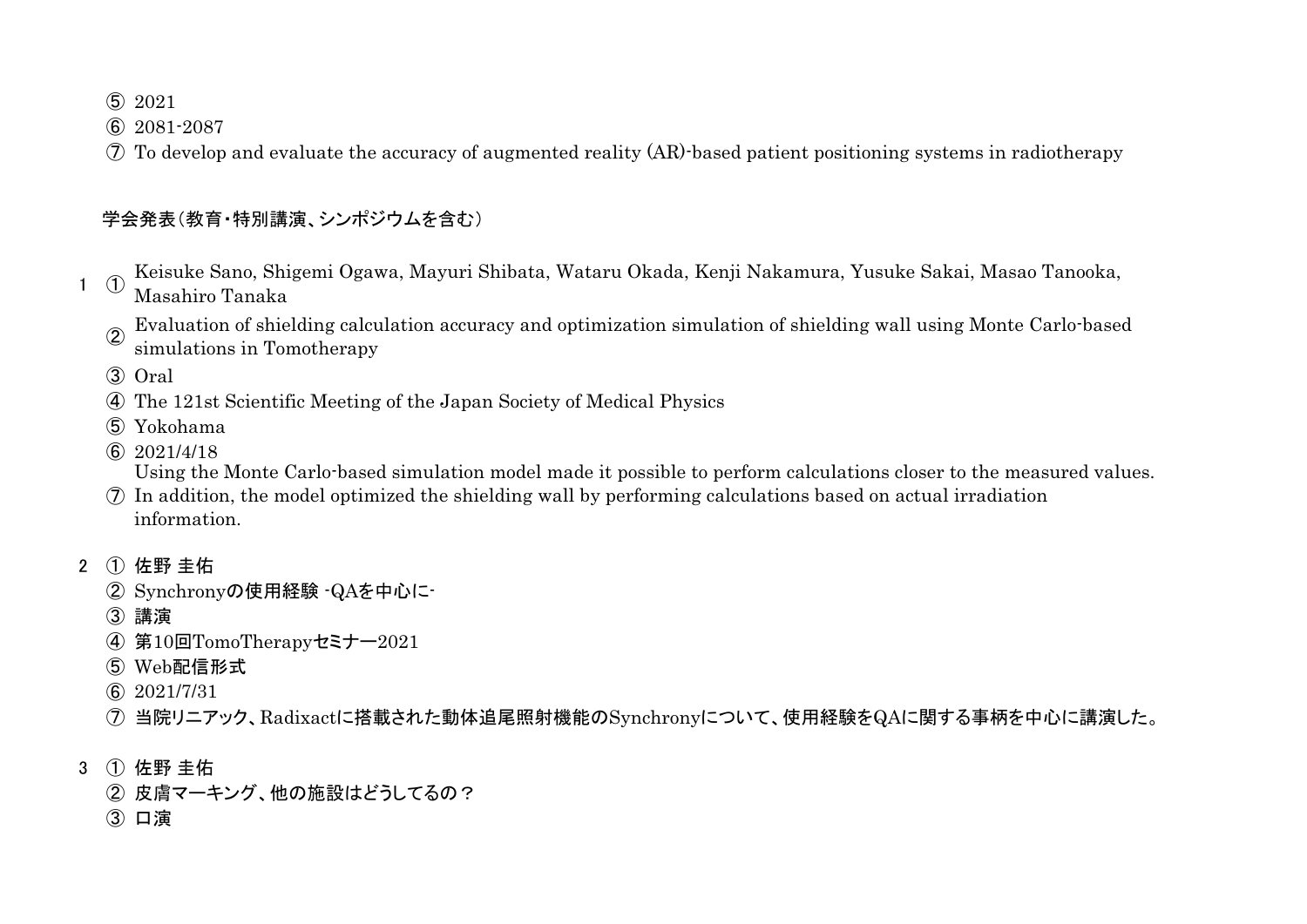- 第147回 放射線治療かたろう会
- Web配信方式
- 2021/9/25
- 放射線治療における皮膚マーキングについて、多施設アンケートの結果を通じてマーキング方法や材料の現状について講演した。
- ① 佐野 圭佑, 水野裕一, 正井 範尚, 松本 賢治, 藤本 隆広, 姉帯 優介
	- 放射線治療における皮膚マーキング方法の標準化に向けた実態調査
	- 口演
	- 日本放射線技術学会 第49回秋季学術大会
	- 熊本、Web配信(ハイブリッド方式)
	- 2021/10/15
	- $\mathcal{F}$ 放射線治療における皮膚マーキングについて、多施設アンケートにより各施設間のばらつきや手法の違いについて把握することが 出来た。
- ① 中村 憲治、中田 徹朗、今西 慶行、横野 重喜、田ノ岡 征雄、野田 洋子、今中 秀光、難波 光義
	- 宝塚市立病院におけるワークアウトの取り組み
	- 口述発表
	- 日本医療マネジメント学会第15回兵庫支部学術集会
	- オンライン開催
	- 2021/8/16 29
	- 多職種からなるチームで、全体最適を目指すワークアウトは、問題を仕組みで解決するための有効な手段となる。
- ① 中村 憲治
	- (2) 肺がんのミカタ! ~それぞれの画像の成り立ちと特徴~
	- 市民公開講座
	- 第8回放射線セミナー
	- 兵庫県民会館「パルテホール」 & オンライン
	- 2021/10/30
	- 肺がんに関わる放射線画像について、それぞれどのような成り立ちと特徴があるのかを兵庫県民を対象に分かりやすく解説した。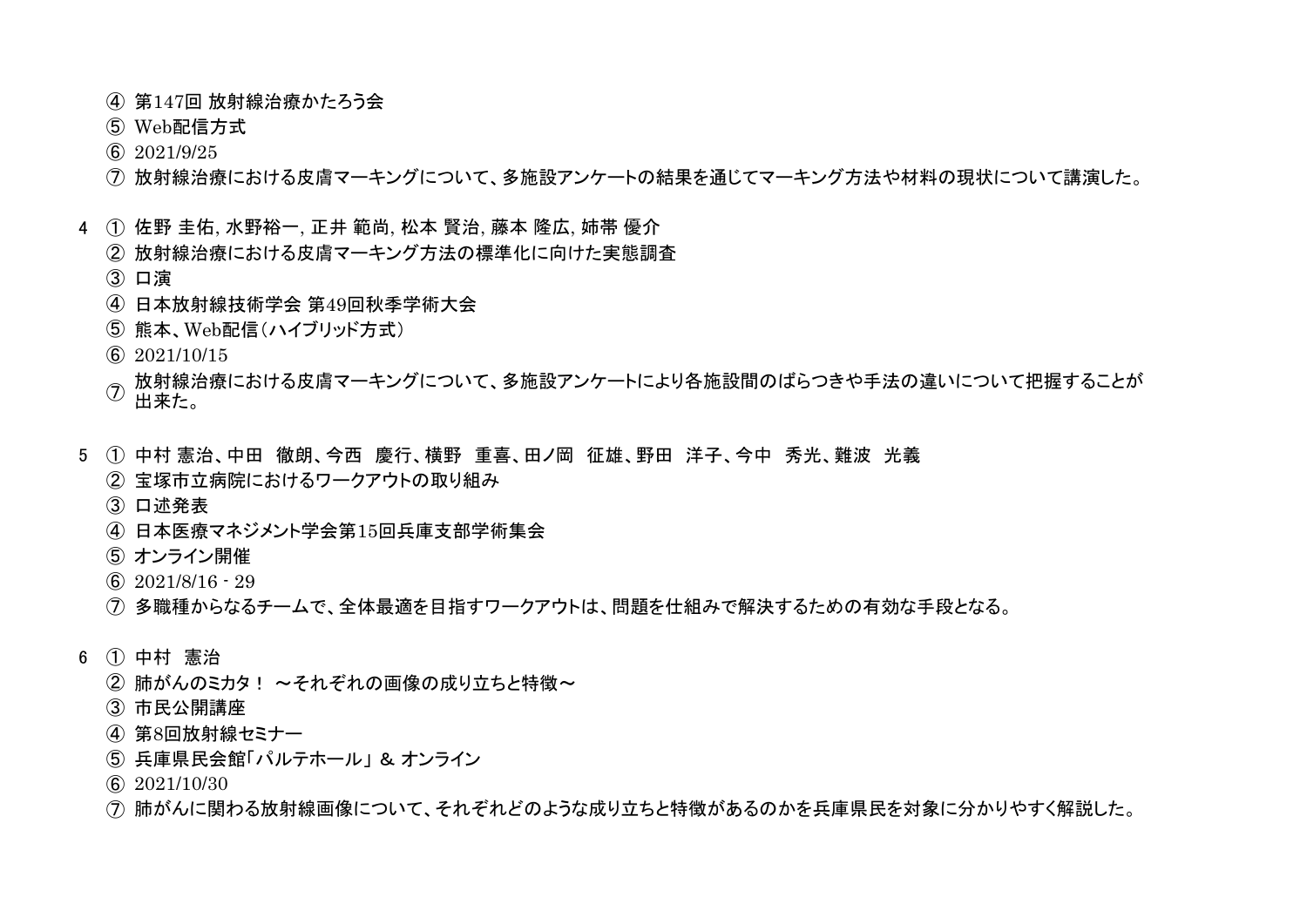- ① Kenji Nakamura, Katsuya Okuhata, Masakazu Otsuka, Mikoto Tamura, Hajime Monzen
	- The iteratively improved method with KBP to standardize VMAT plan quality in prostate cancer
	- Oral
	- 21st Asia-Oceania Congress of Medical Physics
	- Bangladesh & online
	- 2021/12/10 12
	- $^{\circledR}$ The aim of this study was to propose an updating method of KBP models to standardize the VMAT plan quality for prostate cancer. Our approach could be used to standardize the inverse planning strategies.
- ① 中村 憲治
	- ラジエーションカレッジ プレゼン部門
	- オンライン公開講座&発表収録
	- 環境省ググるプロジェクト
	- 福島県立医科大学
	- 2021/12/19
	- 化などの問題を払拭するためには、地道に信頼できる人から人へ、正しい情報が「自分のこととして伝わる」のが大切である。情報を 福島第一原発事故から10年経った今も、放射線に関する偏見・差別が続いている。漠然とした不安や無関心に起因する風評や風 アップデートすることで、ネガティブな情報に惑わされない判断力を持った上で、自分の考えや行動を決定できる。
- 9 ① 柴田真佑里,佐野圭佑,小川茂美,岡田百,中村憲治,酒井優佑,田ノ岡征雄
	- Radiation Delivery Subsystem ログを利用した線量管理ソフトウエアの開発と評価
	- 口演
	- 第77回日本放射線技術学会総会学術大会
	- 横浜
	- $\circled{6}$  2021/4/15~18
	- $^\circledR$ 我々が開発した患者毎にMVCT線量やkV撮影線量を自動で記録及び管理できるソフトウエアにより総合的な医療被ばく線量の記 録、管理が可能となった。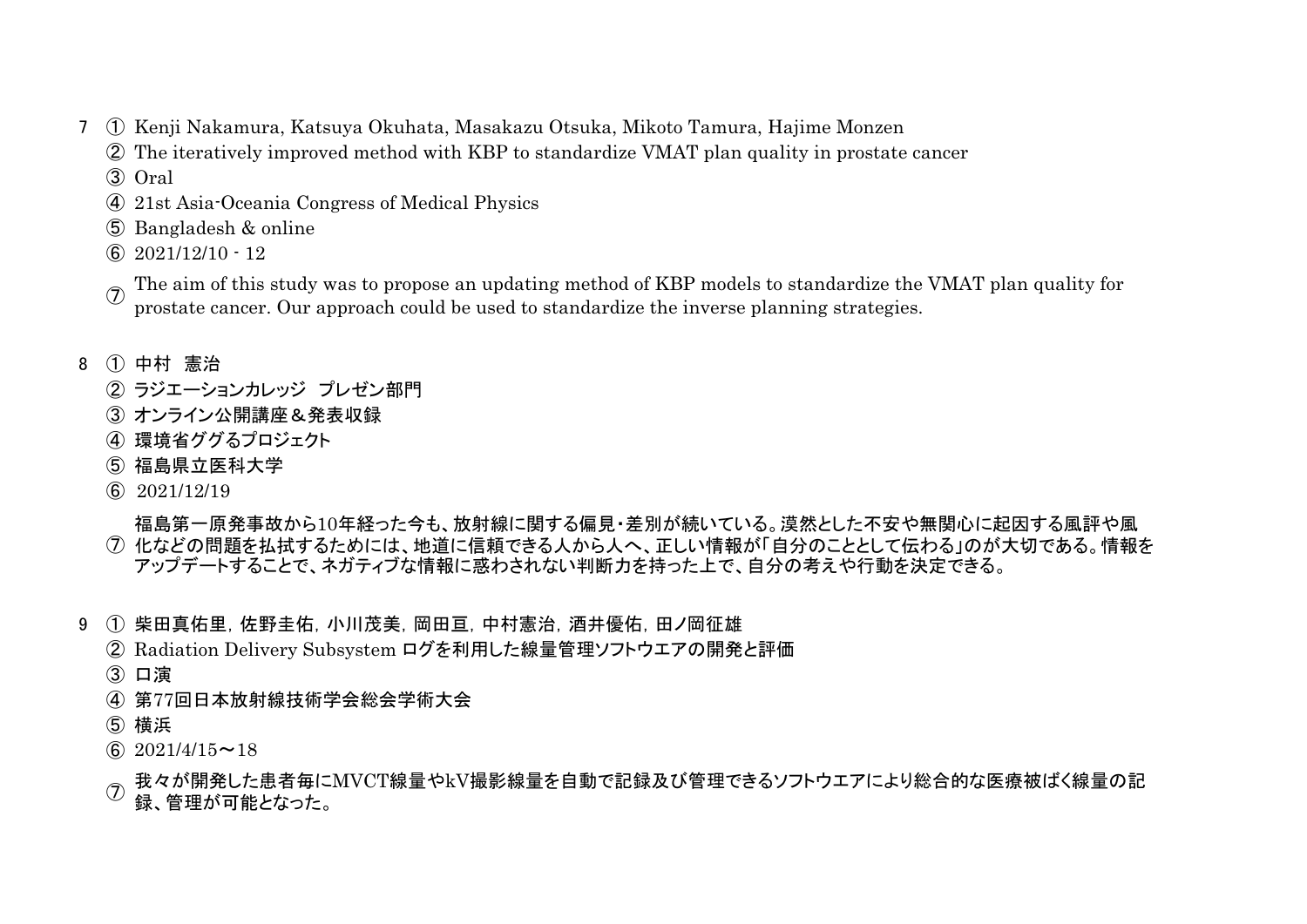- ① 柴田真佑里,佐野圭佑,岡田亘,中村憲治,酒井優佑,田ノ岡征雄
	- 適応放射線治療(ART)のためのマージCT画像を用いた非剛体レジストレーション(DIR)の精度評価
	- 口演
	- 第65回近畿支部学術大会
	- オンデマンド
	- $\textcircled{\scriptsize{6}}$  2021/10/10~11/3
	- $\mathcal{F}$ MIMmaestroの変形マージと画質向上処理を適用したマージCT画像は、PreciseARTの剛体マージで作成したものと比べ、DIR精 度が高くARTに有用である。
- ① 柴田真佑里
	- ② 当院における患者サービス向上のための取り組みについて ~リラックスして高品質な治療を受けていただくために~
	- 口演
	- 第29回兵庫県放射線治療研究会
	- Web配信形式
	- 2021/7/2
	- 当院における患者サービス向上のための取り組みについて紹介した
- ① 酒井 優佑
	- 学術推進セミナーⅠ 論文塾成果発表Ⅰ
	- 口演(Web)
	- 第65回近畿支部学術大会
	- 滋賀
	- 2021/10/3
	- 論文執筆支援制度「論文塾」での経験談について講演を行った。
- ① Yusuke Sakai, Masao Tanooka, Hajime Monzen, Mikoto Tamura, Masahiro Tanaka
	- Advantages of Thermoplastic Sheet Bolus in Postmastectomy Radiation Therapy
	- Oral presentation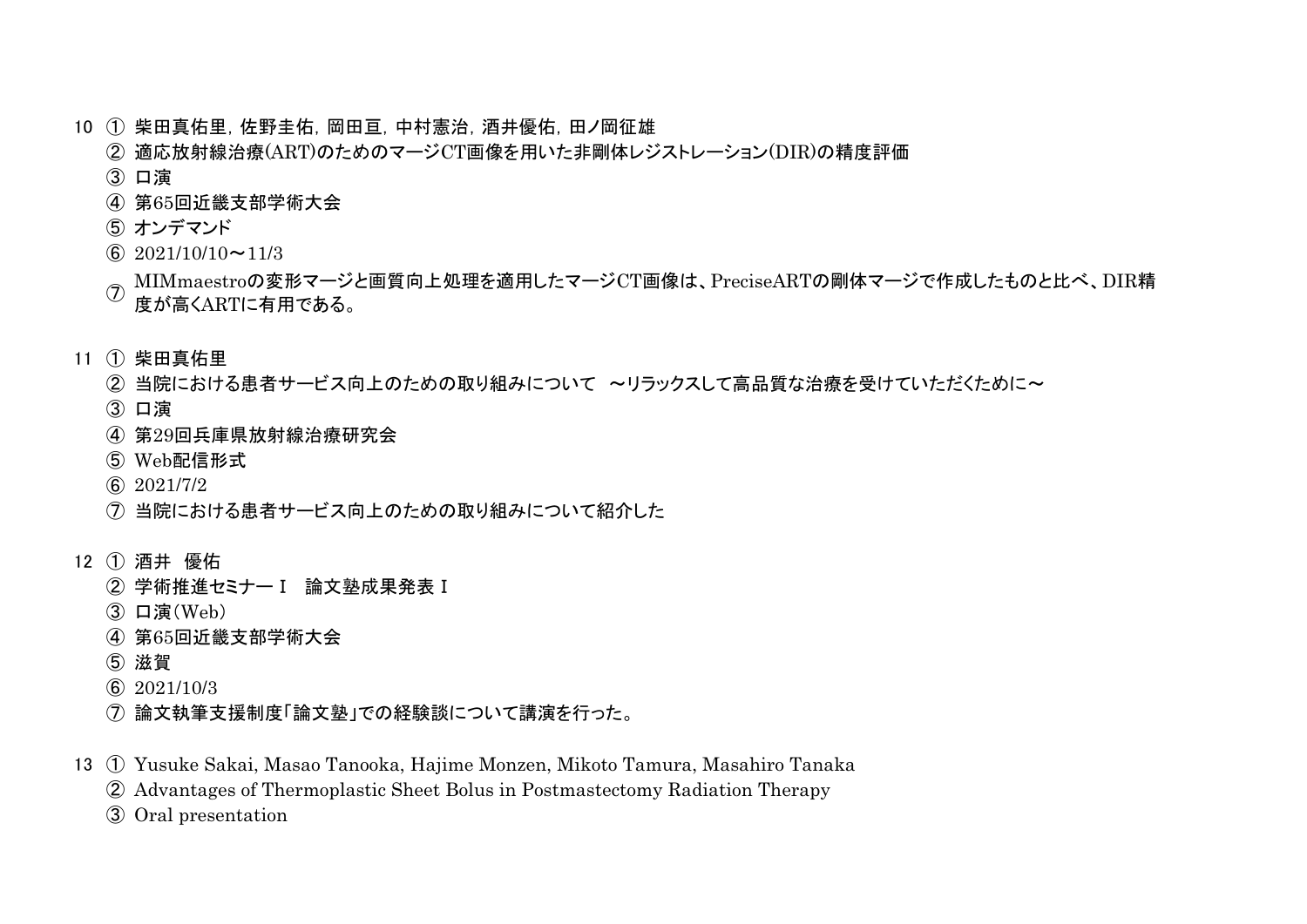- THE 21st ASIA-OCEANIA CONGRESS OF MEDICAL PHYSICS
- Bangladesh
- 2021/12/10-12

This study clarified the advantages of an immobilizing thermoplastic shell as a bolus, named shell bolus for

- postmastectomy radiation therapy. Shell bolus provides the equivalent bolus effect and higher adhesion compared to conventional gel bolus.
- ① 岡田 亘
	- 新たな追尾照射へのあくなき追求と今後の課題
	- 口演
	- 第147回 放射線治療かたろう会
	- Web配信方式
	- 2021/9/25
	- 当院における動体追尾照射の現状と今後について解説した
- ① 岡田 亘
	- SureCalcの使用経験
	- 口演
	- 第14回ユーロメディテックWebセミナー
	- Web配信方式
	- 2021/8/6
	- モンテカルロ独立検証ソフトSureCalcの使用経験を解説した
- ① 岡田 亘
	- 治療計画 ~トモプラニングのコツ~
	- 口演
	- Accuray 第1回関西・中四国ユーザー会
	- Webライブ配信
	- 2021/3/6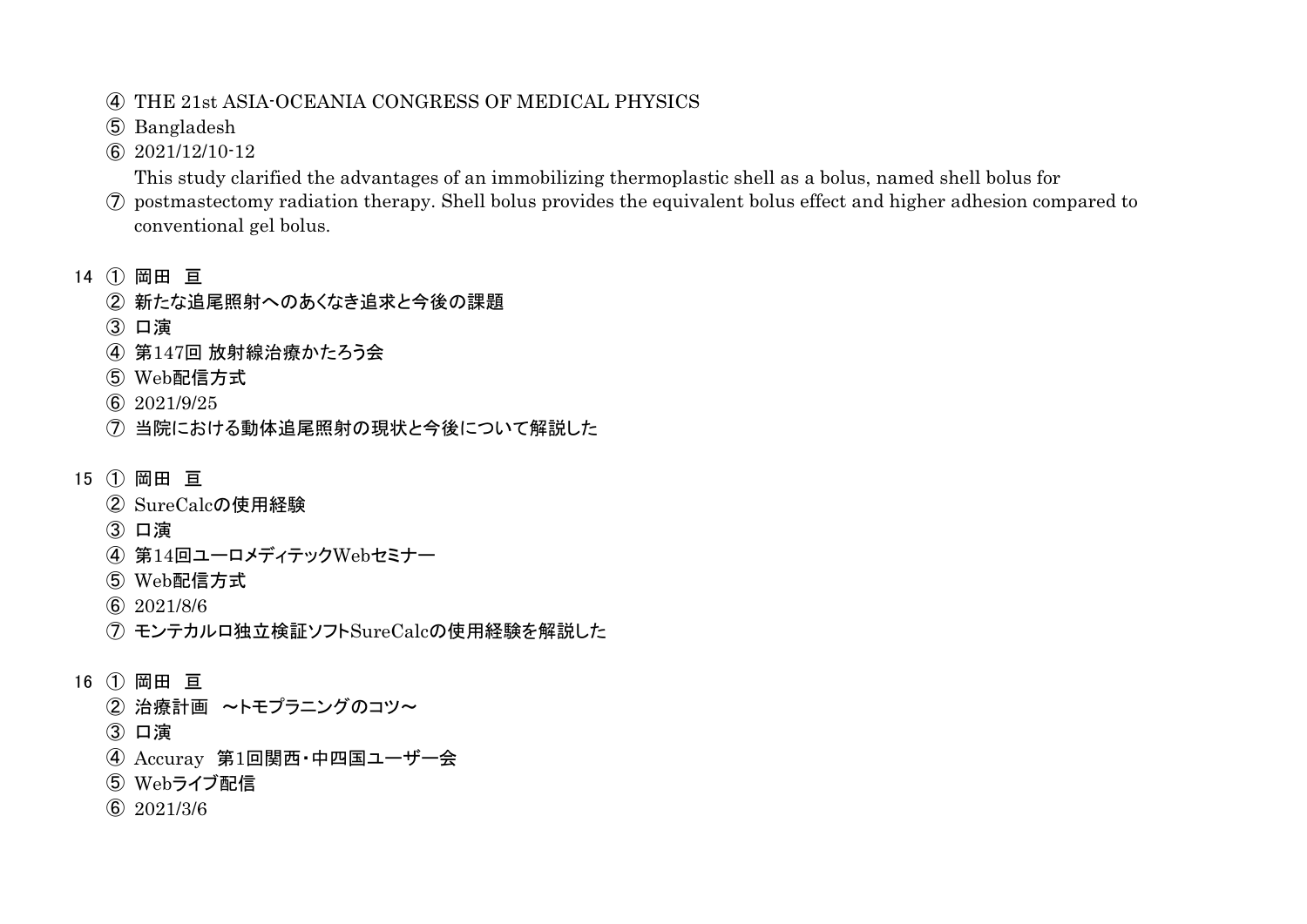## 当院における3期肺癌の治療計画について治療計画装置を用いて実況解説した

- ① W. Okada, M. Tanooka, H. Doi, K. Sano, M. Shibata, K. Nakamura, Y. Sakai, M. Tanaka
	- Optimal threshold of model parameters for respiratory tracking system with helical tomotherapy
	- 口演
	- ESTRO 2021 Congress
	- Web配信方式
	- 2021/8/27-31
	- We investigated optimal threshold of model parameters for respiratory tracking system with helical tomotherapy
- ① S. Tatsuno, H. Doi, W. Okada, E. Inoue, K. Nakamura ,K. Sano, Y. Wada, T. Uehara, M. Inada, K. Nakamatsu, K.
	- Monzen, M. Hosono, K. Matsumoto, M. Tanooka, M. Tanaka, Y. Nishimura
	- Previous pneumectomy is a risk factor of severe radiation pneumonitis after IMRT for lung cancer
	- 口演
	- ESTRO 2021 Congress
	- Web配信方式
	- 2021/8/27-31
	- We investigated optimal threshold of model parameters for respiratory tracking system with helical tomotherapy
- ① 田ノ岡 征雄
	- ② ~Ⅲ期肺癌の放射線治療計画~総論~物理面を中心に~
	- 口演
	- Accuray 第1回関西・中四国ユーザー会
	- Webライブ配信
	- 2021/3/6
	- 当院における3期肺癌の治療計画について、物理面を中心に総論を解説した
- ① 田ノ岡 征雄
	- Radixact Synchrony QA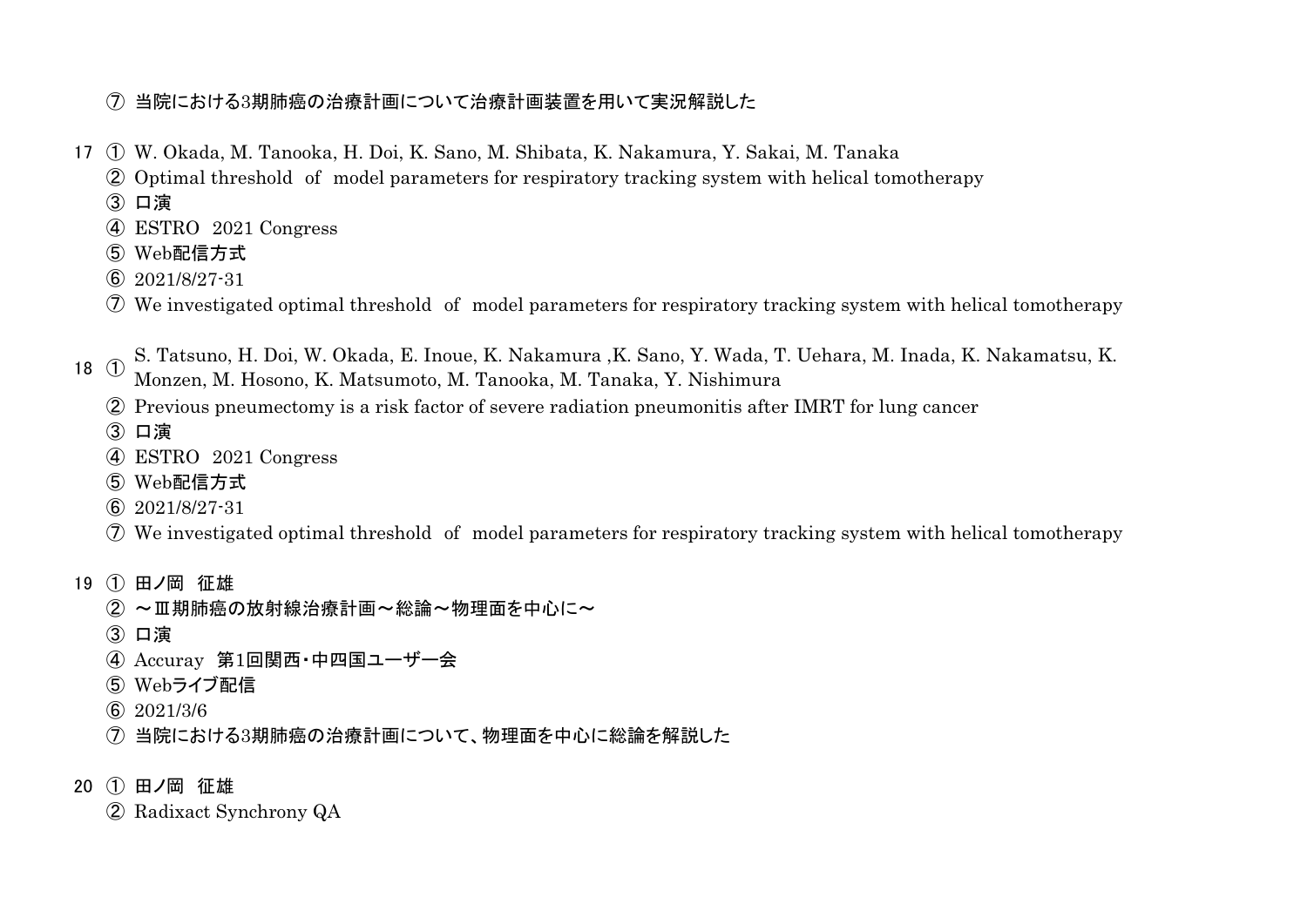口演

- AccurayWebセミナー~Radixact Synchronyコミッショニング経験~
- Webライブ配信
- 2021/8/28
- 当院におけるRadixact Synchrony QAについて解説した
- ① 田ノ岡 征雄
	- ② リアルタイムアンケート! [放射線治療における患者サービス口-現状と向かうべき方向性についてー
	- 口演
	- 第29回兵庫放射線治療研究会
	- Webinar
	- 2021/7/2
	- 放射線治療における患者サービスについて講演した
- $22 \quad (1)$ 大熊康央 細野眞 土井啓至 稲田正浩 植原拓也 和田祐太郎 立野沙織 植村天受 吉村一宏 福田浩平 井上恵理 松浦知 弘 山本豊 岡嶋馨 西村恭昌
	- 去勢抵抗性前立腺癌(CRPC)の骨転移に対するRa-223内用療法における予後因子の検討
	- ポスター
	- 日本放射線腫瘍学会総会
	- web(仙台)
	- 2021/11/12~11/14
	- $^\circledR$ 骨転移を伴う去勢抵抗性前立腺がんのRa-223内用療法において、投与回数、Hb、Ca低値群、PSA、LDH、ALP、BSI高値群でそれ ぞれ予後不良であることが示唆された。
- ① Hiroshi Doi,Wataru Okada, Keisuke Sano, Kenji Nakamura,Mayuri Shibata, Yusuke Sakai,Masao Tanooka,Shunichi Negoro, Masahiro Tanaka
	- A first report of tumor-tracking radiotherapy with helical tomotherapy for liver tumors
	- 口演
	- 第33回日本肝胆膵外科学会学術集会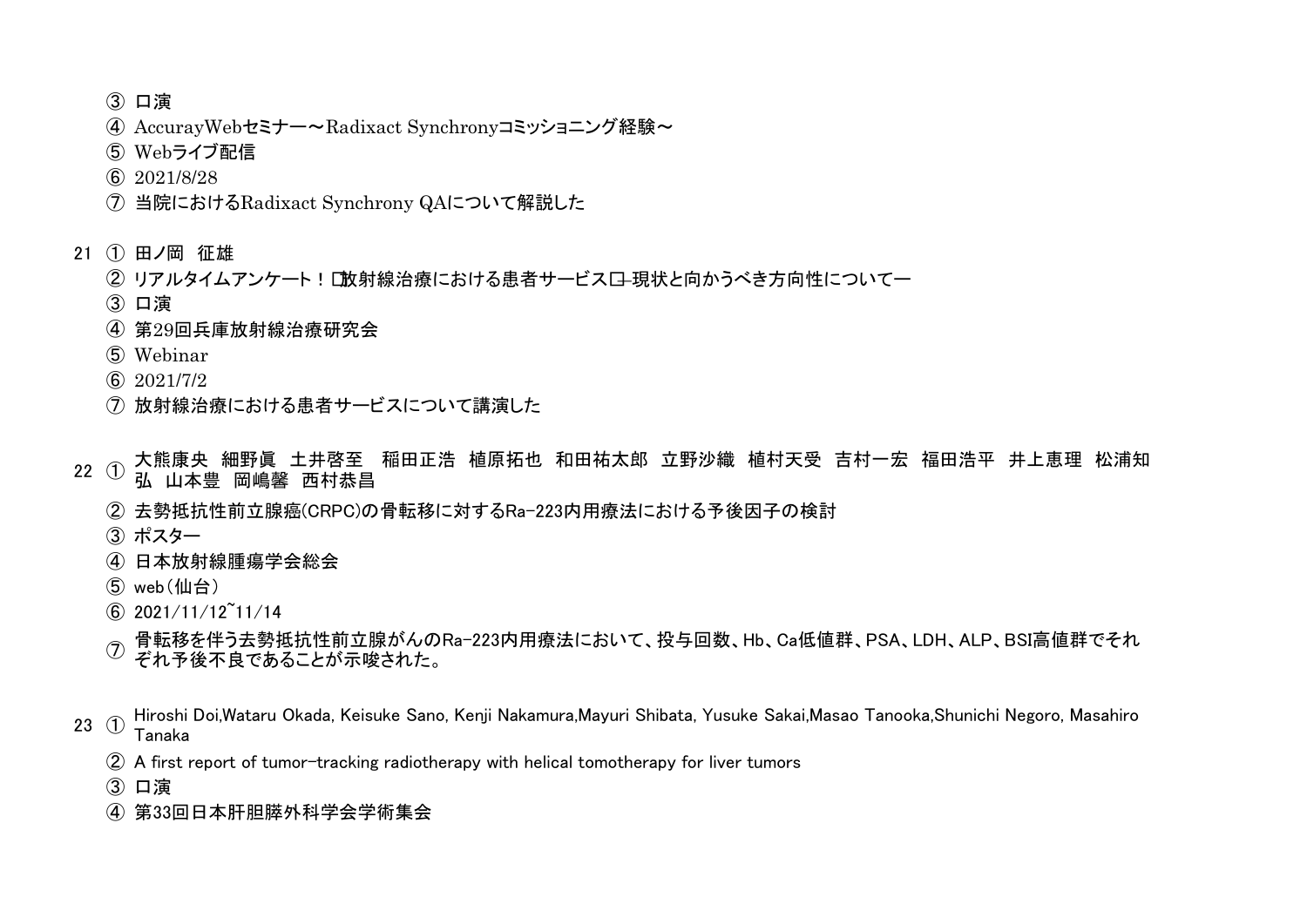- Webライブ配信およびオンデマンド配信
- $\circ$  2021/6/2/~6/3

 $\mathcal D$  system within the Synchrony and Radixact technology ensured clinical safety and efficacy when  $\;$ used to correct respiratory We presented the first two clinical cases of tumor-tracking radiotherapy with HT for liver tumors.Motion tracking and compensation motion.

その他(新聞・TVなど)

- ① 中村 憲治
	- 「放射線の差別や偏見をなくそう」大学生が提言 福島市 (ググるプロジェクト)
	- NHK
	- 2021/12/19
- ① 田ノ岡 征雄
	- 医療従事者インタビュー アキュレイ株式会社
	- https://www.accuray.co.jp/medical-message
	-
- ① 田中 正博
	- Part 1: Motion Synchronization with Radixact The Initial Experience in Japan
	- https://www.accuray.co.jp/resource-aero
	- 2021/3/19
- ① 田ノ岡 征雄
	- Part 2: Motion Synchronization with Radixact The Initial Experience in Japan
	- https://www.accuray.co.jp/resource-aero
	- 2021/3/19
- ① 田中正博
	- ②「市立病院の得した気分 !」たからづかタウンガイド-
	- FM宝塚
	- $\widehat{4}$  2021/3/13
- ① 田中正博